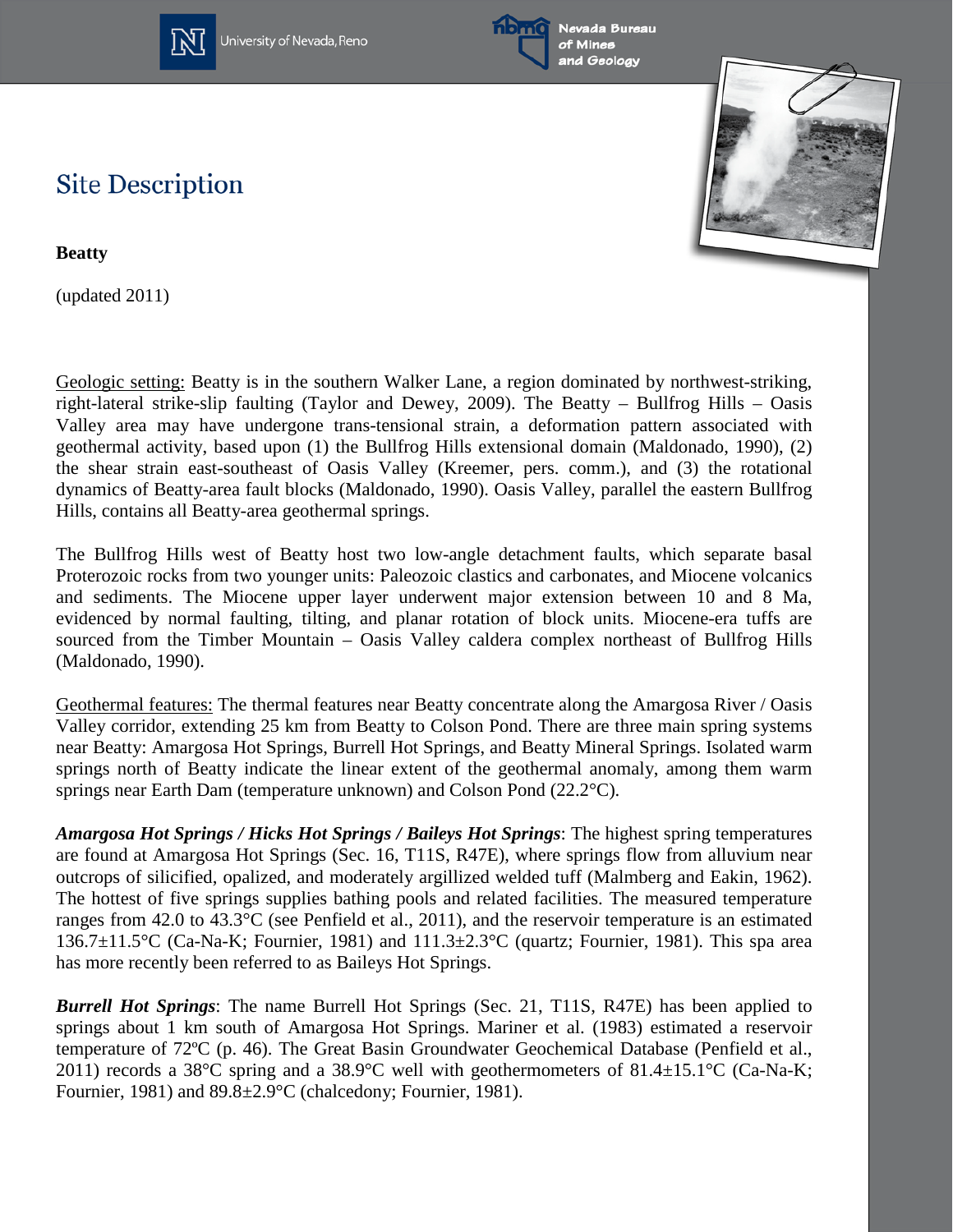

University of Nevada, Reno



Nevada Bureau of Mines and Geology

## **Site Description**



*Beatty Mineral Springs / Beatty Springs / Revert Springs*: The municipal water supply for Beatty is obtained from Beatty Springs, a group of six springs that issue from alluvium ~1.6 km north of town. The springs are about 24 m higher in elevation than the town and discharge into concrete collection basins which connect to 20-cm city water mains. Reportedly, the springs discharge 450-900 L/min of 23.8°C water (Malmberg and Eakin, 1962). The Great Basin Geochemical Groundwater Database records temperatures from 23.9 to 24.4°C, and geothermometers of 89.5°C (Ca-Na-K; Fournier, 1981) and 88.0°C (chalcedony; Fournier, 1981). These springs are more recently referred to as Revert Springs (SE¼ SW¼ Sec. 5, T12S, R47E) on the Beatty Mountain 7.5-minute Quadrangle map.

Leasing information:

N/A

Bibliography:

Fournier, R.O., 1981, Application of water geochemistry to geothermal exploration and reservoir engineering, *in* Rybach, L., and Muffler, L. J. P., eds, Geothermal Systems: Principles and Case Histories: John Wiley & Sons, New York , p. 109-143.

Kreemer, C., 2011, personal communication.

Maldonado, F., 1990, Structural geology of the upper plate of the Bullfrog Hills detachment fault system, southern Nevada, Geological Society of America Bulletin, v. 102, p. 992-1006.

Malmberg, G. T., and Eakin, T. E., 1962, Ground-water appraisal of Sarcobatus Flat and Oasis Valley, Nye and Esmeralda Counties, Nevada: Nevada Department Conservation and National Resources, Groundwater Resources-Reconnaissance Series Report 10, 39 p.

Mariner, R. H., Brook, C. A., Reed, M. J., Bliss, J. D., Rapport, A. L., and Lieb, R. J., 1983, Lowtemperature geothermal resources in the western United States: in Reed, M. J., (editor), Assessment of low-temperature geothermal resources of the United States - 1982, U. S. Circular 892, p. 31-50.

Penfield, R., Zehner, R., and Shevenell, L., 2011 (in prep), *Great Basin Groundwater Geochemical Database*, Nevada Bureau of Mines and Geology Open File Report 10-XX, University of Nevada, Reno.